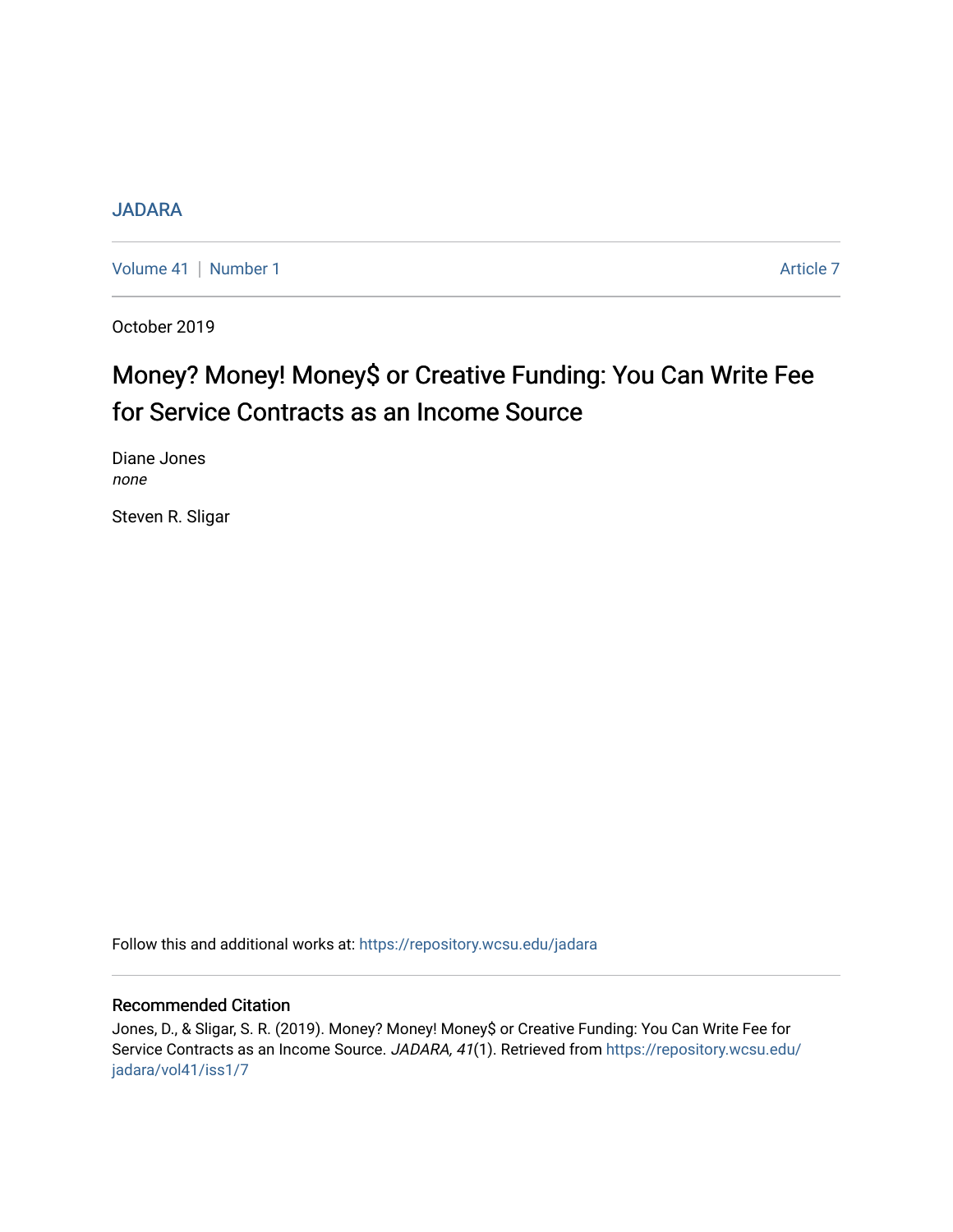#### Brief Report

## Money? Money! Money\$ or Creative Funding: You Can Write Fee for Service Contracts as an Income Source

## Diane Jones & Steven R. Sligar

Many organizations are in need of funds to continue to meet the needs of a diverse and changing population of consumers who are deaf or hard of hearing. One way to find these funds is in the area of a fee for service contract. This is a formal agreement between a contractor, usually a government agency like vocational rehabilitation, and a private vendor like a community rehabilitation program. The contractor has a specific need or mandate, and in order to meet their objective they can either provide the service directly or outsource it via a contract. This paper describes actual experiences of the authors in the process of contracting with a state agency as well as some of the political realities.

The process can be viewed in three parts. The first involves gathering data from persons who are in need of the potential service, i.e., consumers, service delivery personnel, and agency staff. This first part also requires an analysis of the agency from an insider's view. Second is the actual writing ofthe contract and lastly comes implementation and revision. At the end, consumers receive a needed service, the contractor meets mandates or requirements and the agency has funds to fulfill its mission.

There is one important up-front note to all potential contractors. As you begin this process be prepared to explain not only your program but also to give information about deafhess to other professionals and administrators. These individuals may be quite skilled in their respective field but have very little knowledge on the many needs of persons who are deaf or hard of hearing. Most contract reviewers will understand the need for an interpreter or a TTY but may not realize the need for a one to one training ratio or the highly individualized services that you intend to provide. It is up to you to explain fully this need in terms of expected benefits or outcomes to the contractor.

## Determining Need

Informal chats with stakeholders are a great place to begin this process. Some of the people to be approached may include: vocational rehabilitation counselors, consumers, state administrators, top bureaucrats, and staff from your agency. These meetings may be in the form of informal one-on-one discussion(s), a formal focus group, or any

Vol. 33, No. 2,2000 50 JADARA



1

Published by WestCollections: digitalcommons@wcsu, 2007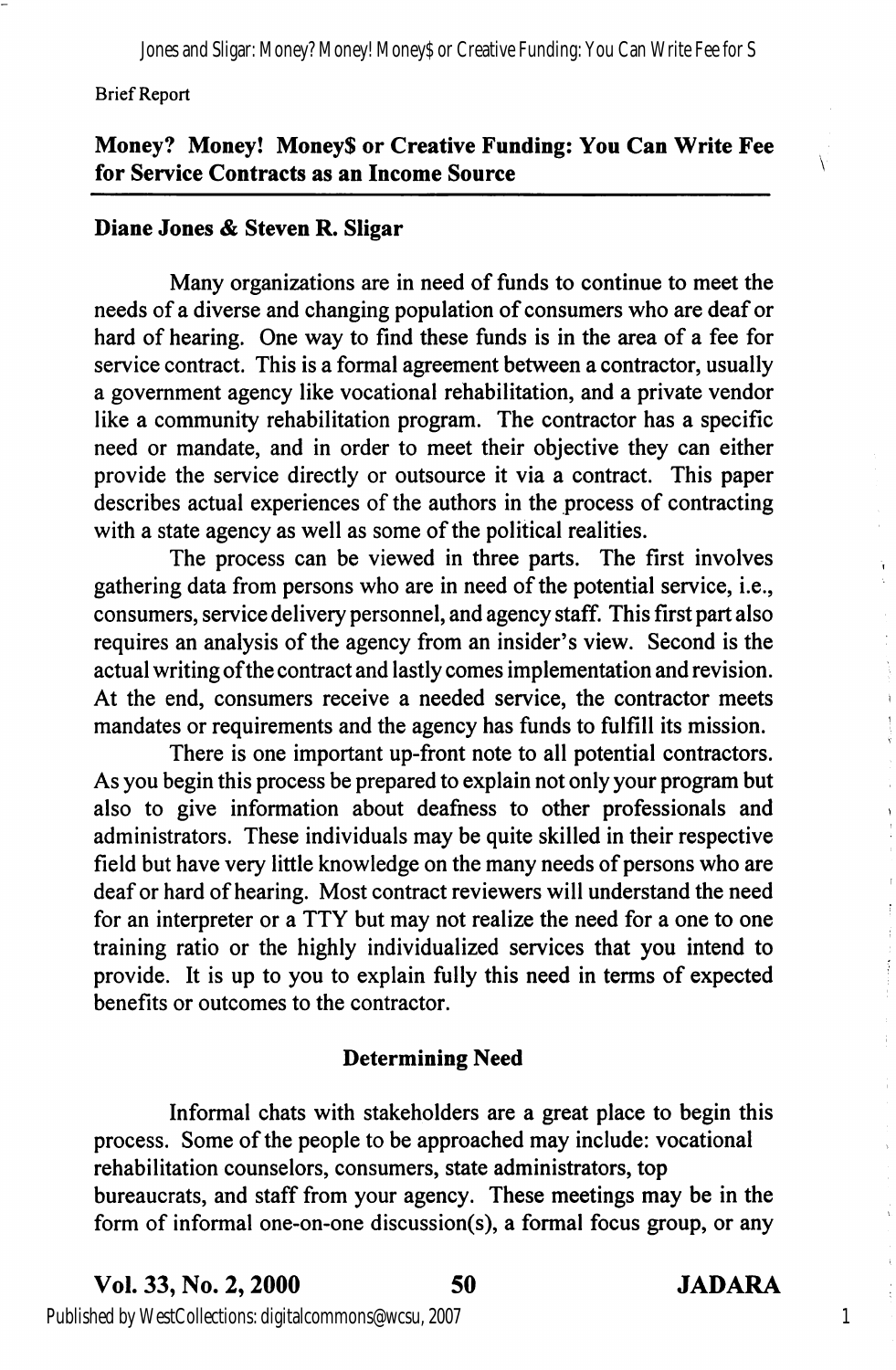opportunity to gather input from concerned persons. The information is then boiled down and written as an easy to understand statement of need. Why is it important to make these contacts? One reason is the development of rapport and establishment of lines for communication once the contract is underway. As often happens, the stakeholders can assist with the implementation, and one of the agency personnel interviewed may later become the contract project officer. This can prove to be a most beneficial contact.

At the same time, the agency needs to answer the questions of What are your resources and vision? Where are you now? and Where do you want to be? As each of these questions is addressed, a clearer picture of the organization's Strengths and Weaknesses can be seen. The agency then needs to determine potential Opportunities and Threats to the organization to plan thoroughly for the process.' This SWOT analysis must also include factors related to the accreditation status of the agency and both the real and perceived credibility ofthe organization by the contracting agency. For example, an agency may have the capability to provide a service but due to previous poor performance the contractor may not see its ability to deliver and consequently be resistant to contracting with the organization.

## The Process of Contracting

After all your efforts to establish need and your ability to produce, the actual forms will arrive, usually in the mail and usually with a due date that is closer than you anticipated. This is where your homework pays off as you have most of the information you need to complete the application. Before you start writing, consider the following tips.

- Note the DUE date and where and to whom it is to be delivered. Make sure everyone involved knows this!
- Read the entire application packet BEFORE you start writing. If you do not understand something or where you are to put items on the document - CALL and ask the contract managers for an explanation. Be sure to speak with the contract staff and not program staff (the latter know programs but may be unfamiliar

<sup>&</sup>lt;sup>1</sup>It is beyond the scope of this article to address the strategic planning process. The interested reader is referred to texts on organizational development and strategic planning for additional information.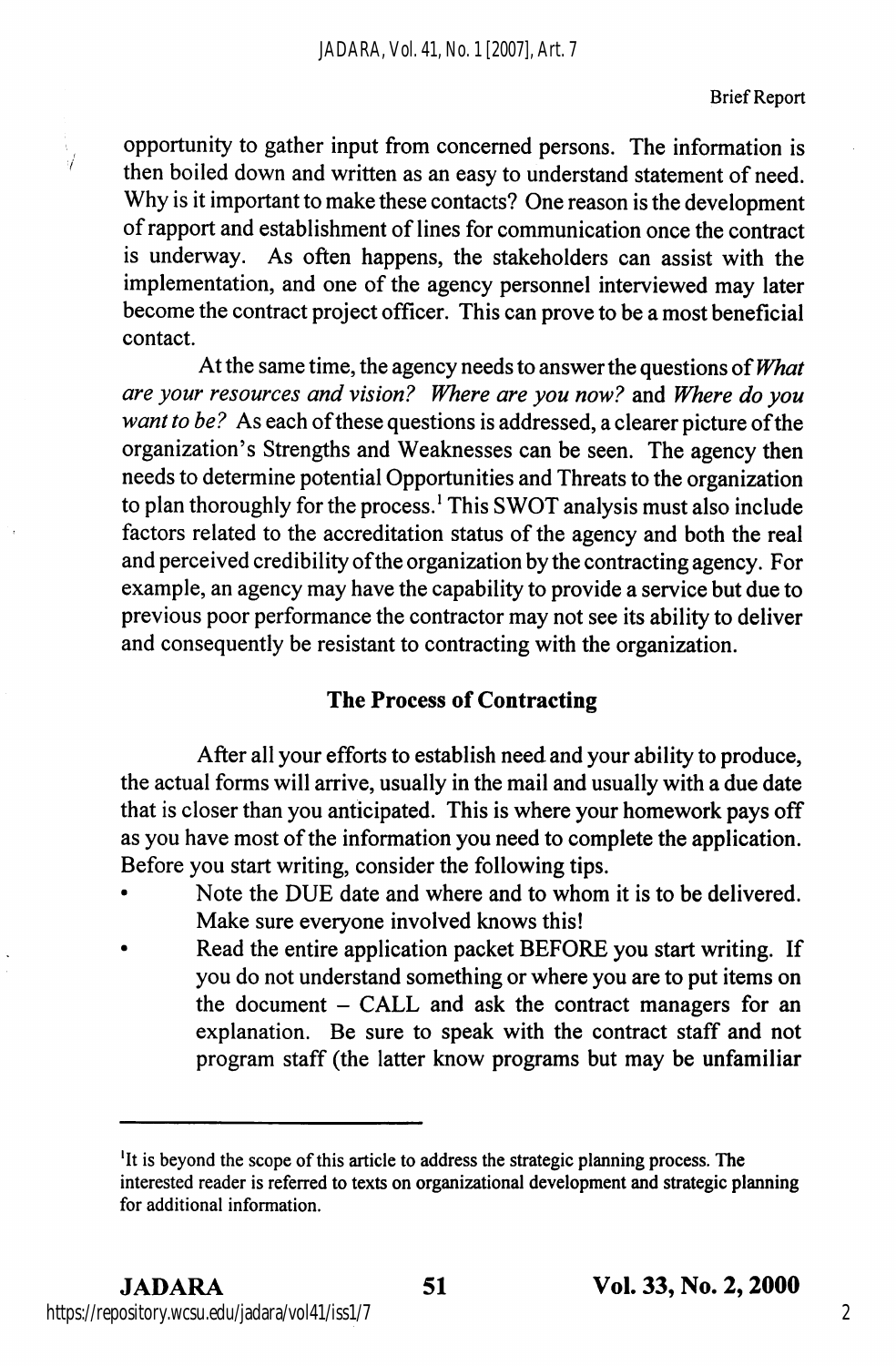Jones and Sligar: Money? Money! Money\$ or Creative Funding: You Can Write Fee for S

#### Brief Report

with these forms so be sure you get the right person for the information you need).

- Use guidelines from the application as your outline to write the proposal. Be sure to USE the instructions provided. Look in the instructions for suggested length of any particular section and use that suggestion as your guideline, for example a statement of...maximum of 2 pages for program narrative means just that  $-$ NO MORE than 2 pages.
- Frequently included with the packet is a checklist used by reviewers to rate each contract area. Remember these reviewers are busy people and do not want to hunt through the document to find your great ideas and budget information. FOLLOW THIS CHECKLIST and think like a reviewer as you write. It is also a time and opportunity for you to demonstrate to the reviewers that you are capable of following their guidelines. If you write a clear proposal in their format, this says a great deal about your ability to deliver what you promise.
- Before you start the writing, answer the following questions: Who is going to write this? Who is lead author and coordinator? Who needs to be involved (in-house & out)?
- As you prepare the document besure to use the AutoSave feature on your computer, save the document frequently to a back-up disk, and keep a hard copy. Computers do crash and floppies are corruptible.
- Before you submit the contract, ask an outside reader to review the application for both content and grammar. Also, make sure your numbers match with the application cover sheet and line items throughout the document.
- Send a cover letter with the application and know to whom it is sent and to which office — double-check the address. Include statements that reflect the following ideas: We can do it! We want the opportunity to provide this service! We shall deliver what we promise!

## Writing the Contract

Each contractor will have their own forms with a corresponding unique way of organizing the presentation of data, narrative, justification and budget for your ideas. You can almost be assured that your current

3